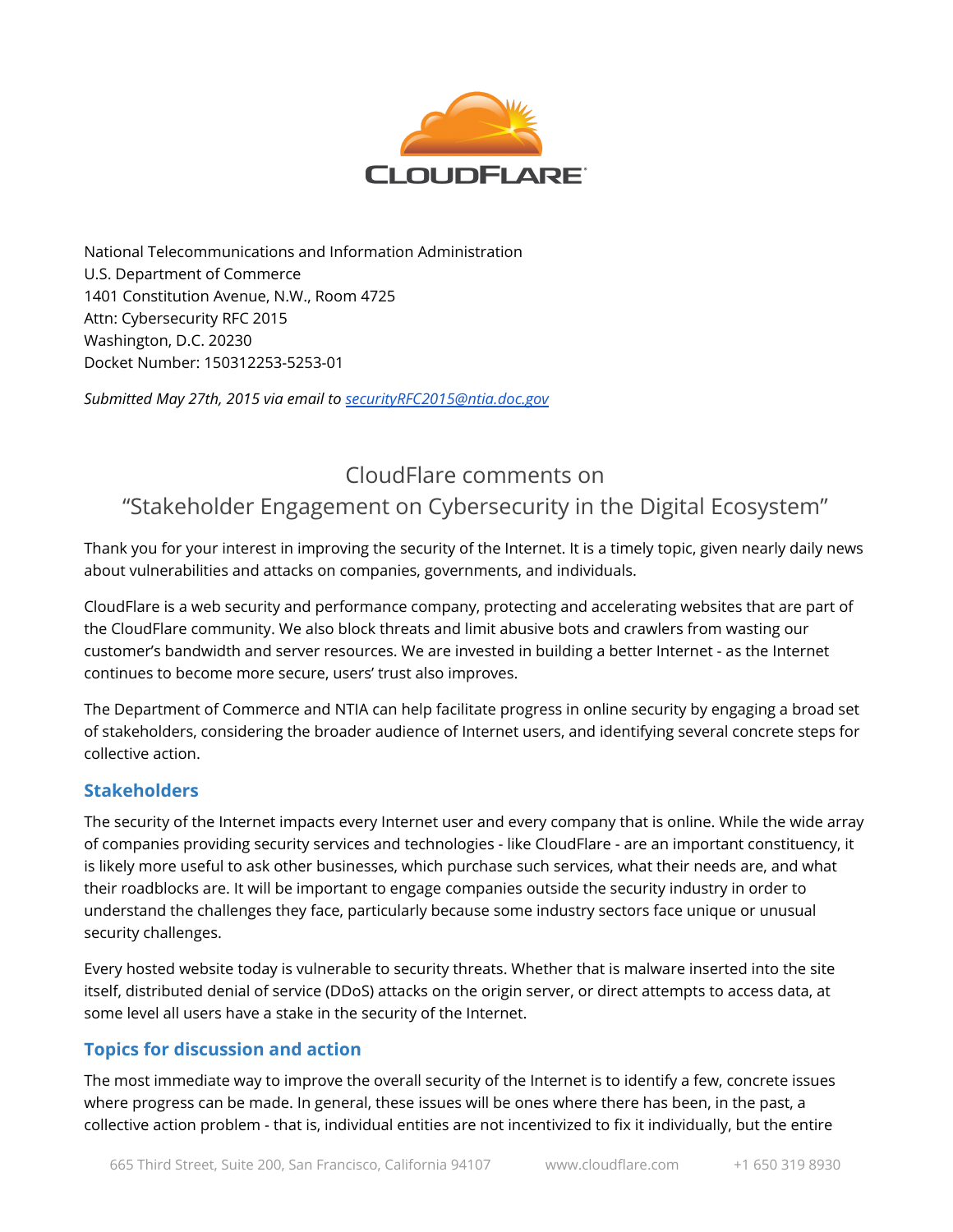

#### community could benefit from change.

Our ideas tend to focus on the fundamental infrastructure of the Internet, because that is generally where attacks on our customers originate. We consider it important to promote the development and continuing improvement to these protocols in order to keep the Internet safe. It is also an area in which the NTIA can serve a convening role to allow for stakeholders to make progress on these difficult problems.

#### Secure open DNS resolvers

The Domain Name System (DNS) serves as a metaphorical phone book for the Internet, translating human-entered names (like the domain name www.cloudflare.com) to numeric Internet addresses (like 198.41.214.163 or 2400:cb00:2048:1::c629:d7a3). Despite being a fundamental component of the modern Internet, DNS is one of many protocols that can be co-opted to attack other network elements. To be clear, DNS works extremely well - but on top of the very functional day-to-day DNS use, there's still plenty of nefarious DNS traffic flowing across the Internet. It is that nefarious traffic that CloudFlare successfully mitigates each-and-every second of the day.

Using open DNS resolvers, attackers can use **DNS [Amplification](https://blog.cloudflare.com/deep-inside-a-dns-amplification-ddos-attack/) Attacks** to flood a target with more traffic than any one host is likely to be able to handle. Unfortunately, it is possible to multiply the impact of an attack many times by exploiting what are now seen as flaws in the DNS protocol, as we have explored on our [blog.](https://blog.cloudflare.com/deep-inside-a-dns-amplification-ddos-attack/) Unfortunately, many people operating these resolvers have not made the configuration changes to avoid becoming part of these attacks, since they do not necessarily directly impact the operator.

#### Secure NTP servers

Similarly, an amplification attack can be accomplished using unpatched Network Time Protocol (NTP) servers. NTP attacks have been responsible for some of the largest DDoS attacks ever [observed](https://blog.cloudflare.com/the-ddos-that-knocked-spamhaus-offline-and-ho/). NTP is a protocol that is used to synchronize computer clock times in a network of computers. However, it can also be used to direct a DDoS attack at a third party.

In the past, CloudFlare has published lists of networks from which these kinds of DDoS attacks have originated. On a positive note, many of the [vulnerable](https://blog.cloudflare.com/good-news-vulnerable-ntp-servers-closing-down/) servers have been patched - but many more remain unpatched. If the multistakeholder process could encourage that NTP servers be updated to patch this vulnerability, it could significantly decrease or eliminate this type of DDoS attack.

#### Encourage DNSSEC implementation

The multistakeholder process should identify and encourage tools and methodologies that have already been developed to make the Internet more secure. The Domain Name System Security Extensions (DNSSEC) is just such a protocol, and addresses a problem that was recognized, and a solution developed, in a multistakeholder manner. The Internet community came together to develop a more trustworthy DNS using a set of security extensions that provide the means for authenticating DNS records.

The Domain Name System Security Extensions (DNSSEC) were published by the IETF in 2005, but have yet to see broad adoption. You can see the DNSSEC validation rate by country with this [APNIC](http://stats.labs.apnic.net/dnssec) tool. The NTIA has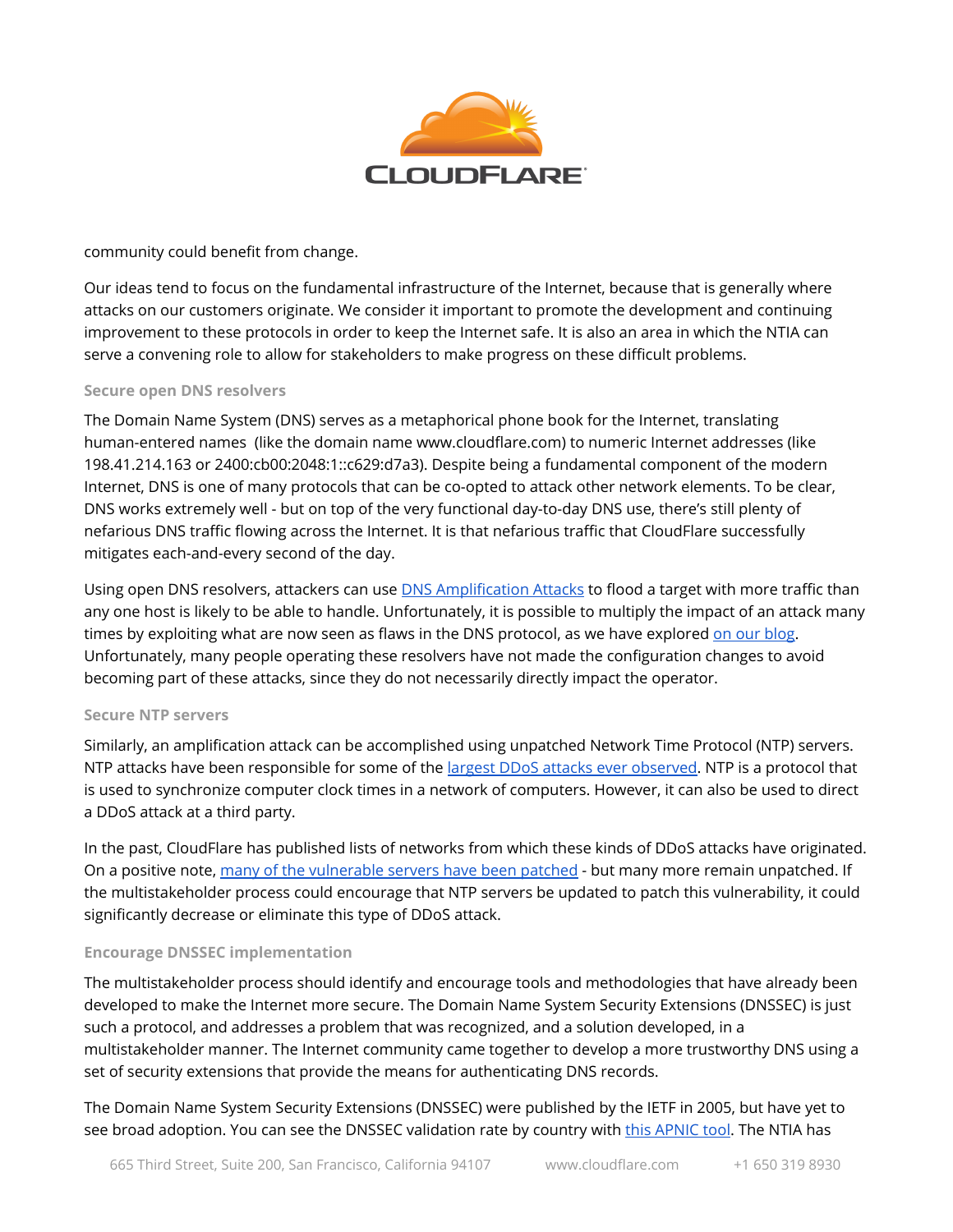

already played at part within the global Internet's adoption of DNSSEC with its stewardship of the IANA functions and the signing of the root zone. Now it's time for NTIA to further that process by supporting additional DNSSEC deployment.

NTIA and the multistakeholder group should also look to other existing and successful multistakeholder groups, such as that within the [Communications](http://transition.fcc.gov/bureaus/pshs/advisory/csric3/CSRICIII_9-12-12_WG4-FINAL-Report-DNS-Best-Practices.pdf) Security, Reliability and Interoperability Council.

## Support the use of strong encryption

Encrypting and authenticating as much web traffic as possible to prevent data theft and other tampering is a critical step toward building a safer, better Internet. We're proud to be the first Internet performance and security company to offer SSL protection at no cost to our customers.

In the past, organizations had to choose between performance and security when encrypting their web server traffic. Even if they were willing to tolerate increased latency for higher security, that tradeoff came with a host of operational difficulties.

This situation has changed. With recent developments in HTTPS technology, such as SPDY, sending requests over HTTPS can be faster than using regular HTTP. Also, the complicated operational issues associated with sending encrypted data can be handled by third parties like CloudFlare. It's time for enterprises to take another look at securing their web traffic.

Industry leaders and other stakeholders can come together to share strategies and develop best practices for HTTPS usage. The multistakeholder process should recommend that all websites use HTTPS and secure their data with encryption or other means to hide it from attackers.

## Encourage open source stewardship

Many of the fundamental protocols of the Internet are maintained by the open source community. Open source software is reliable, easy to modify, and easy to maintain. It's also a community effort that helps keep the Internet secure. The more people look at any given piece of code, the better (and hopefully more secure) it gets. That means that for incidents like Heartbleed and Shellshock, all types of contributors work together as a community to implement fixes and patch systems quickly.

In addition, recent vulnerabilities have encouraged vulnerability rewards programs and a community effort to find vulnerabilities before they are exploited. This is a part of the proactive stance that must be taken to security.

NTIA should encourage all software companies to contribute back to the community and work on fundamental protocols, especially in security contexts. We have been encouraged by other agency efforts in this area, and hope that NTIA can collaborate and learn from their efforts, as well.

#### Conclusion

Thank you for the opportunity to provide input on the upcoming NTIA multistakeholder process. We